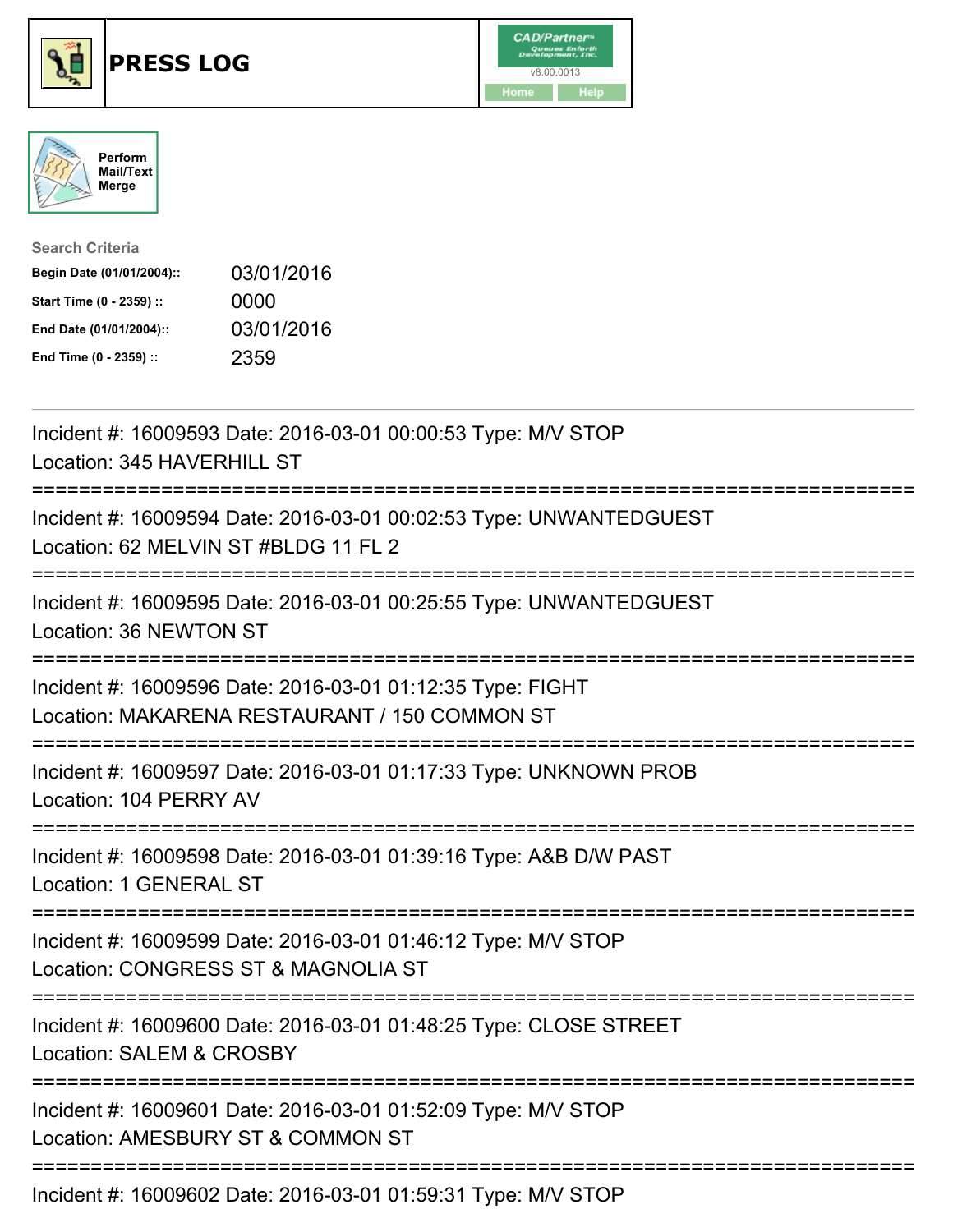Location: CANAL & METHUEN =========================================================================== Incident #: 16009603 Date: 2016-03-01 02:04:04 Type: ALARM/BURG Location: 165 CRAWFORD ST =========================================================================== Incident #: 16009604 Date: 2016-03-01 02:09:04 Type: ALARMS Location: 487 ESSEX ST =========================================================================== Incident #: 16009605 Date: 2016-03-01 02:10:35 Type: ALARMS Location: NAPOLOTAN MARBLE / 448 ANDOVER ST =========================================================================== Incident #: 16009606 Date: 2016-03-01 02:18:56 Type: M/V STOP Location: FRANKLIN ST & VALLEY ST =========================================================================== Incident #: 16009607 Date: 2016-03-01 02:36:55 Type: M/V STOP Location: 602 HAVERHILL ST =========================================================================== Incident #: 16009608 Date: 2016-03-01 02:43:58 Type: M/V STOP Location: CANAL ST & MARSTON ST =========================================================================== Incident #: 16009609 Date: 2016-03-01 02:50:50 Type: M/V STOP Location: 50 BROADWAY =========================================================================== Incident #: 16009610 Date: 2016-03-01 03:13:44 Type: M/V STOP Location: AMESBURY ST & CANAL ST =========================================================================== Incident #: 16009611 Date: 2016-03-01 03:19:37 Type: M/V STOP Location: ANDOVER ST & PARKER ST =========================================================================== Incident #: 16009612 Date: 2016-03-01 03:43:18 Type: SUS PERS/MV Location: 83 E HAVERHILL ST =========================================================================== Incident #: 16009613 Date: 2016-03-01 05:56:34 Type: TOW/REPOSSED Location: 175 EXCHANGE ST =========================================================================== Incident #: 16009614 Date: 2016-03-01 07:03:00 Type: M/V STOP Location: 280 MERRIMACK ST =========================================================================== Incident #: 16009615 Date: 2016-03-01 07:13:42 Type: PARK & WALK Location: 0 BROADWAY =========================================================================== Incident #: 16009616 Date: 2016-03-01 07:19:16 Type: ALARM/BURG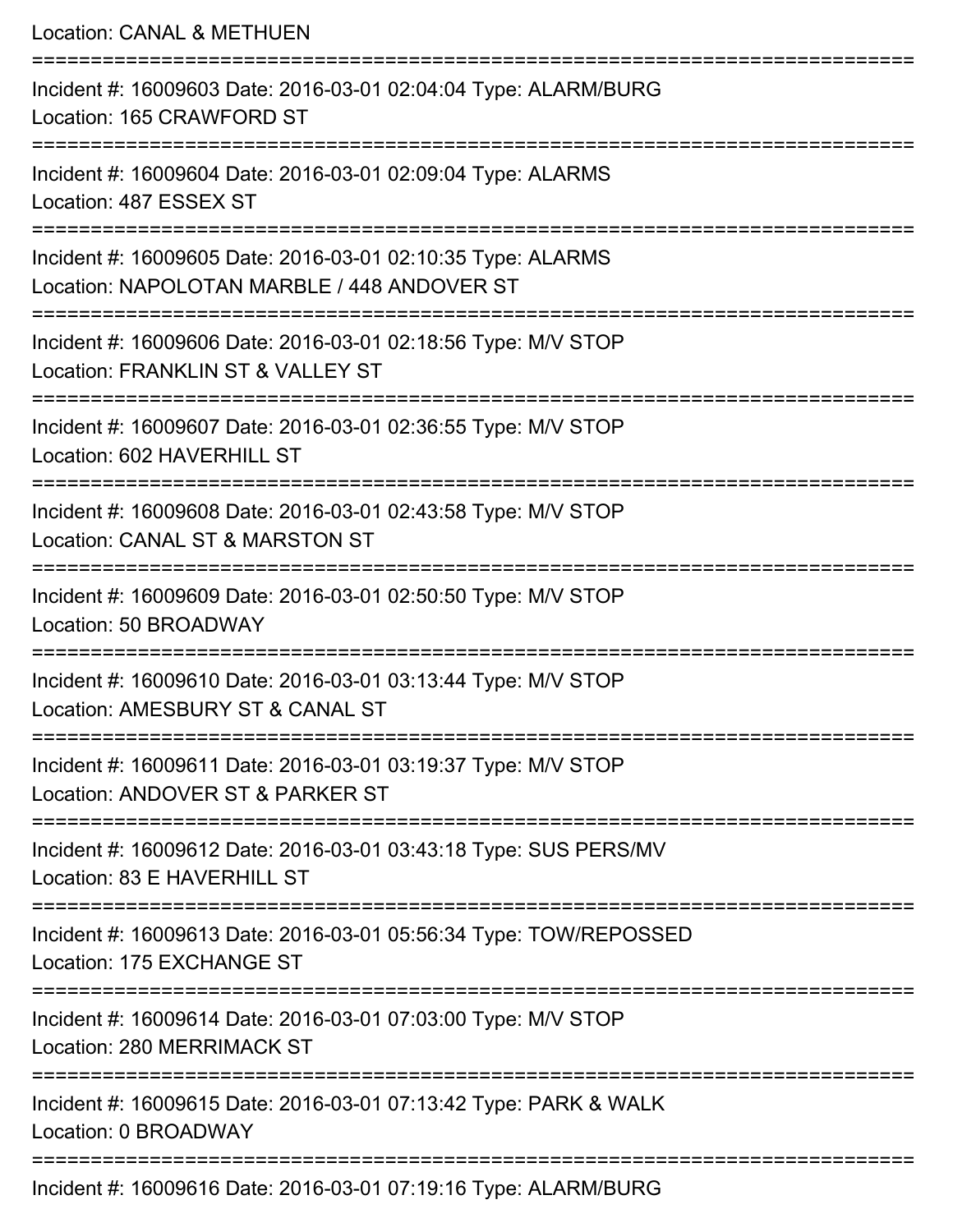| Incident #: 16009617 Date: 2016-03-01 07:30:34 Type: AUTO ACC/NO PI<br>Location: BROOKFIELD ST & DRACUT ST                                   |
|----------------------------------------------------------------------------------------------------------------------------------------------|
| Incident #: 16009618 Date: 2016-03-01 07:31:12 Type: M/V STOP<br>Location: 250 CANAL ST                                                      |
| Incident #: 16009619 Date: 2016-03-01 07:32:44 Type: M/V STOP<br>Location: CANAL ST & UNION ST                                               |
| Incident #: 16009620 Date: 2016-03-01 07:33:07 Type: TOW OF M/V<br>Location: ROAD WORK / 56 KNOX ST                                          |
| Incident #: 16009621 Date: 2016-03-01 07:37:50 Type: B&E/PAST<br>Location: ST MARYS CEMETARY / null                                          |
| :==================<br>Incident #: 16009622 Date: 2016-03-01 07:42:14 Type: 911 HANG UP<br>Location: 172 LAWRENCE ST FL 4TH                  |
| Incident #: 16009623 Date: 2016-03-01 07:46:34 Type: M/V STOP<br>Location: 99 HAMPSHIRE ST                                                   |
| Incident #: 16009624 Date: 2016-03-01 08:10:54 Type: SUS PERS/MV<br>Location: BANK OF BOSTON / 257 ESSEX ST                                  |
| Incident #: 16009625 Date: 2016-03-01 08:16:36 Type: HIT & RUN M/V<br>Location: MICHAEL'S MOTOR SALES, INCORP / 54 WINTHROP AV               |
| Incident #: 16009626 Date: 2016-03-01 08:25:16 Type: M/V STOP<br>Location: 155 HAVERHILL ST                                                  |
| =======================<br>Incident #: 16009627 Date: 2016-03-01 08:32:17 Type: INVEST CONT<br>Location: ARLINGTON SCHOOL / 150 ARLINGTON ST |
| Incident #: 16009628 Date: 2016-03-01 08:34:20 Type: M/V STOP<br>Location: AMHERST ST & BEACON ST                                            |
| Incident #: 16009629 Date: 2016-03-01 08:37:36 Type: INVEST CONT<br>Location: LHS / 71 N PARISH RD                                           |
| Incident #: 16009630 Date: 2016-03-01 08:58:30 Type: UNWANTEDGUEST                                                                           |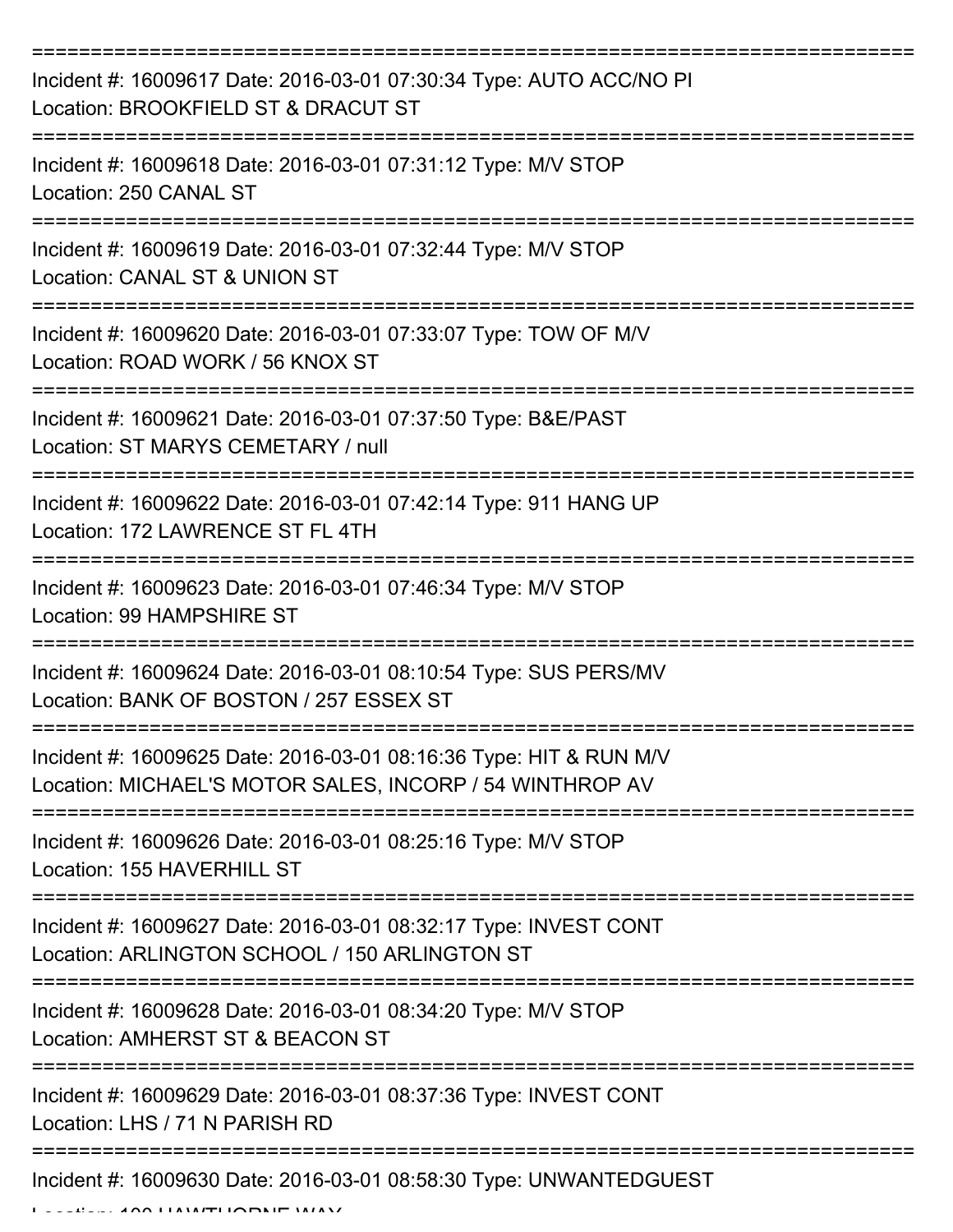| Incident #: 16009631 Date: 2016-03-01 09:29:08 Type: DOMESTIC/PROG<br>Location: 115 MARKET ST FL 2                      |
|-------------------------------------------------------------------------------------------------------------------------|
| Incident #: 16009632 Date: 2016-03-01 09:30:03 Type: TOW OF M/V<br>Location: 50 BROADWAY                                |
| Incident #: 16009633 Date: 2016-03-01 09:30:33 Type: HIT & RUN M/V<br>Location: 100 SARATOGA ST                         |
| Incident #: 16009634 Date: 2016-03-01 09:33:37 Type: M/V STOP<br><b>Location: MELROSE ST</b>                            |
| Incident #: 16009635 Date: 2016-03-01 09:45:28 Type: NOTIFICATION<br>Location: 104 RIVER POINTE WY #2206                |
| Incident #: 16009636 Date: 2016-03-01 09:46:56 Type: OFFICER ASSIS<br>Location: 63 WARREN ST                            |
| Incident #: 16009637 Date: 2016-03-01 10:04:47 Type: CK WELL BEING<br>Location: JORDAN ST & WATER ST                    |
| Incident #: 16009638 Date: 2016-03-01 10:07:34 Type: TOW OF M/V<br>Location: CHANDLER ST & MEDFORD ST                   |
| Incident #: 16009639 Date: 2016-03-01 10:21:34 Type: INVESTIGATION<br>Location: LAWRENCE HIGH SCHOOL / 233 HAVERHILL ST |
| Incident #: 16009640 Date: 2016-03-01 10:24:52 Type: INVEST CONT<br>Location: 5 ANTHONY ST (METHUEN)                    |
| Incident #: 16009641 Date: 2016-03-01 10:28:15 Type: MISSING PERS<br>Location: 39 MILTON ST #3RD                        |
| Incident #: 16009642 Date: 2016-03-01 10:30:17 Type: M/V STOP<br>Location: 270 HAMPSHIRE ST                             |
| Incident #: 16009643 Date: 2016-03-01 10:46:52 Type: M/V STOP<br>Location: 78 MARGIN ST                                 |
| Incident #: 16009644 Date: 2016-03-01 10:50:20 Type: DOMESTIC/PROG                                                      |

Location: 55 MECHANIC ST EL 2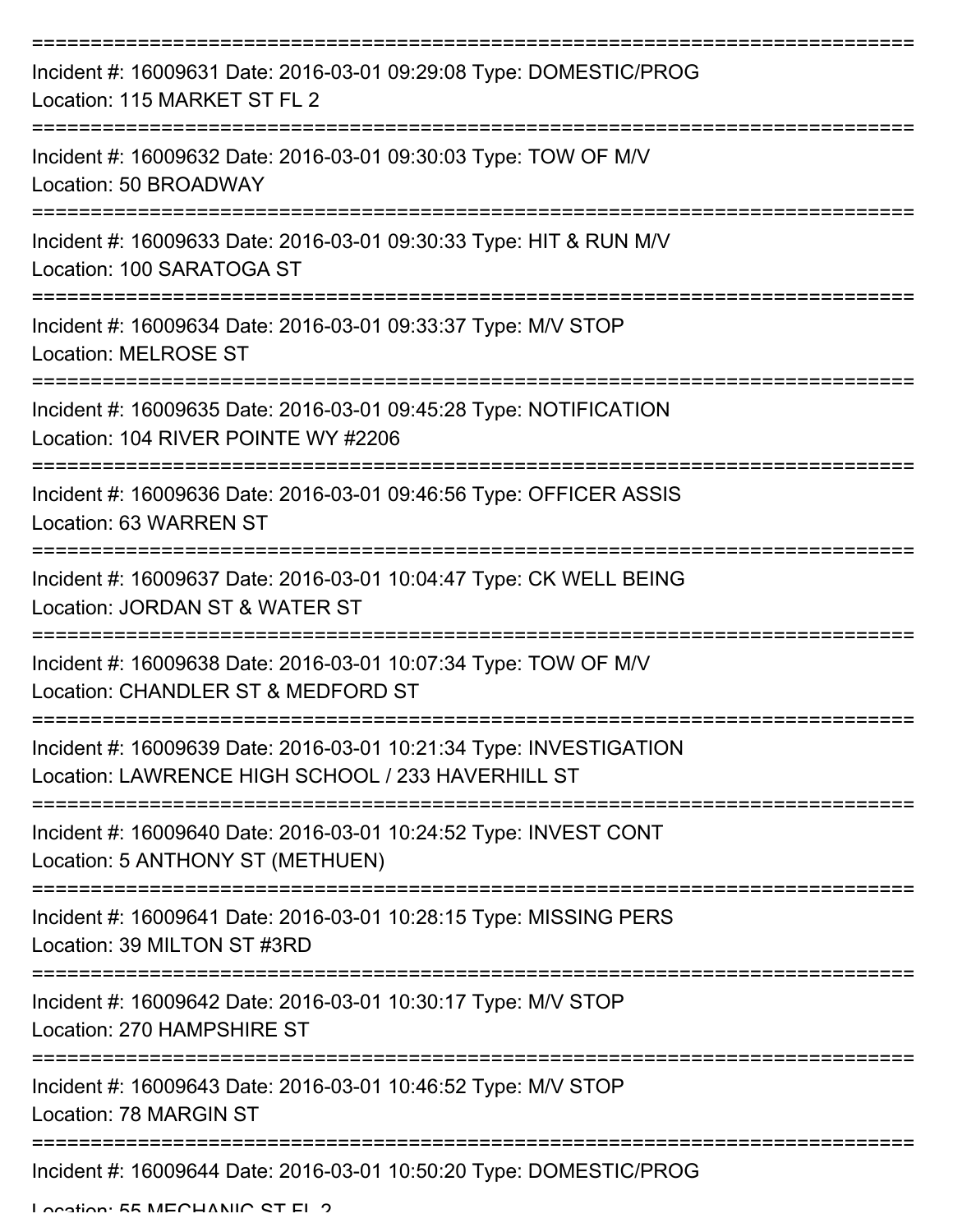| Incident #: 16009645 Date: 2016-03-01 10:59:11 Type: INVESTIGATION<br>Location: MCFARLIN CT & WATER ST              |
|---------------------------------------------------------------------------------------------------------------------|
| Incident #: 16009646 Date: 2016-03-01 11:07:28 Type: M/V STOP<br>Location: 21 WATER ST                              |
| Incident #: 16009647 Date: 2016-03-01 11:31:52 Type: AUTO ACC/NO PI<br>Location: ALDER ST & BENNINGTON ST           |
| Incident #: 16009648 Date: 2016-03-01 11:36:46 Type: M/V STOP<br>Location: ANDOVER ST & S BROADWAY                  |
| Incident #: 16009649 Date: 2016-03-01 11:39:00 Type: INVESTIGATION<br>Location: 40 LAWRENCE ST                      |
| Incident #: 16009650 Date: 2016-03-01 11:50:04 Type: M/V STOP<br>Location: FRANKLIN ST & METHUEN ST                 |
| Incident #: 16009651 Date: 2016-03-01 11:55:14 Type: MAN DOWN<br>Location: 32 BENNINGTON ST<br>---------------      |
| Incident #: 16009652 Date: 2016-03-01 12:16:32 Type: INVEST CONT<br>Location: BRUCE SCHOOL / 135 BUTLER ST          |
| Incident #: 16009653 Date: 2016-03-01 12:18:30 Type: INVESTIGATION<br>Location: 32 LAWRENCE ST<br>----------------  |
| Incident #: 16009654 Date: 2016-03-01 12:21:21 Type: DISTURBANCE<br>Location: 39 MAY ST FL 1                        |
| Incident #: 16009655 Date: 2016-03-01 12:44:49 Type: MEDIC SUPPORT<br>Location: 21 GROTON ST FL 1                   |
| Incident #: 16009656 Date: 2016-03-01 12:46:18 Type: ALARM/BURG<br>Location: POLO CENTRAL WEAREHOUSE / 100 WATER ST |
| Incident #: 16009657 Date: 2016-03-01 12:48:43 Type: SUICIDE ATTEMPT<br>Location: 570 S UNION ST #21                |
| Incident #: 16009658 Date: 2016-03-01 13:05:07 Type: NEIGHBOR PROB                                                  |

Location: 220 MERRIMACK ST #624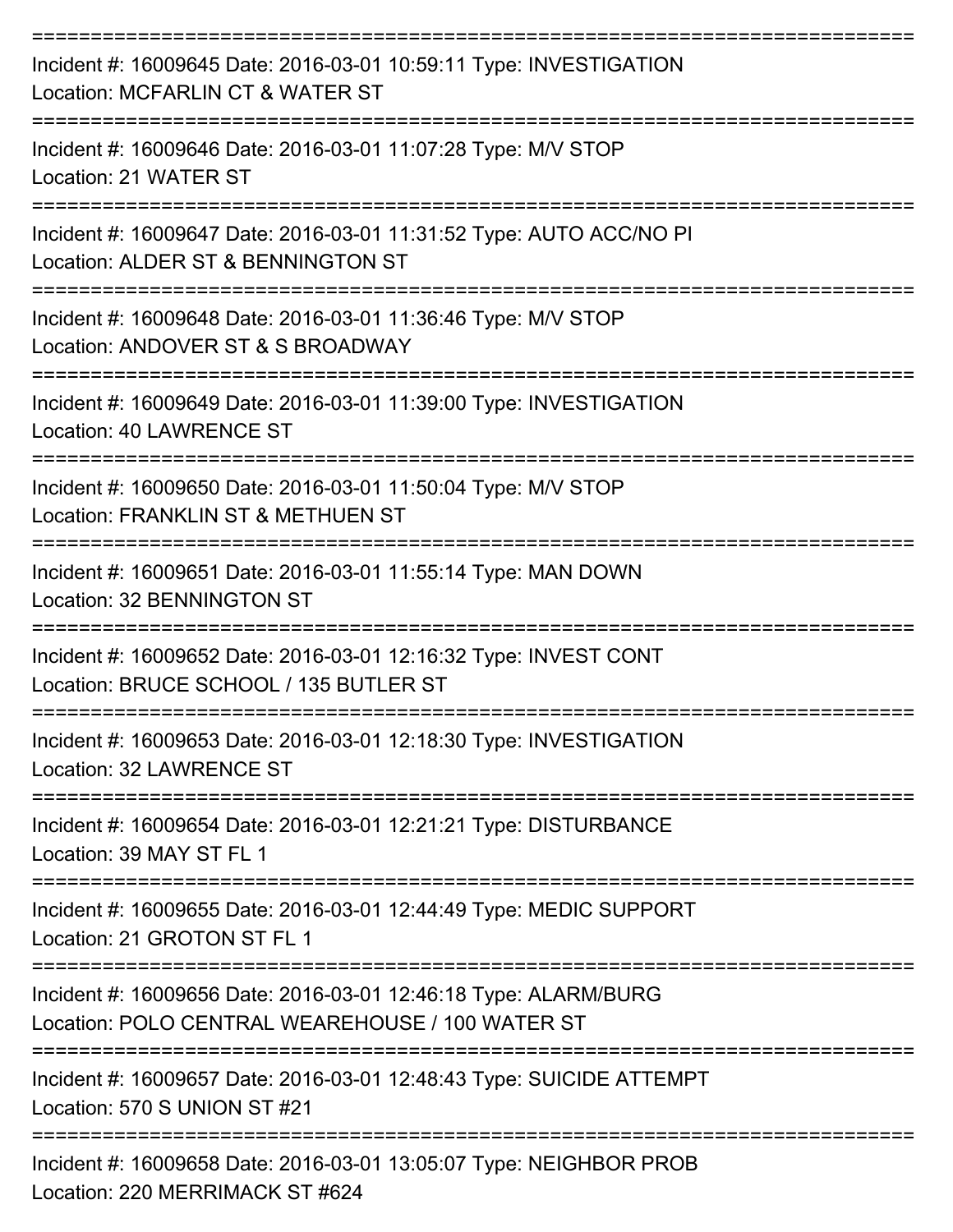| Incident #: 16009659 Date: 2016-03-01 13:23:33 Type: LOST PROPERTY<br>Location: ESSEX ST & JACKSON ST                                |
|--------------------------------------------------------------------------------------------------------------------------------------|
| Incident #: 16009660 Date: 2016-03-01 13:27:01 Type: GENERAL SERV<br>Location: 94 GENESEE ST                                         |
| Incident #: 16009661 Date: 2016-03-01 13:49:59 Type: GENERAL SERV<br>Location: 90 LOWELL ST                                          |
| Incident #: 16009662 Date: 2016-03-01 13:57:43 Type: M/V STOP<br>Location: LAWRENCE ST & LOWELL ST                                   |
| Incident #: 16009663 Date: 2016-03-01 14:07:58 Type: M/V STOP<br>Location: 439 S UNION ST                                            |
| ==============================<br>Incident #: 16009664 Date: 2016-03-01 14:19:44 Type: M/V STOP<br>Location: ANDOVER ST & S BROADWAY |
| ==============================<br>Incident #: 16009665 Date: 2016-03-01 14:28:52 Type: M/V STOP<br>Location: DURHAM ST & S BROADWAY  |
| Incident #: 16009666 Date: 2016-03-01 14:32:03 Type: M/V STOP<br>Location: LOWELL ST & OXFORD ST                                     |
| Incident #: 16009667 Date: 2016-03-01 14:38:23 Type: SUICIDE ATTEMPT<br>Location: 117 BERKELEY ST FL 1                               |
| Incident #: 16009668 Date: 2016-03-01 14:47:08 Type: M/V STOP<br>Location: CRESTWOOD CIR & MT VERNON ST                              |
| Incident #: 16009669 Date: 2016-03-01 14:47:30 Type: ALARMS<br>Location: 82 DRACUT ST                                                |
| Incident #: 16009670 Date: 2016-03-01 15:02:55 Type: AUTO ACC/NO PI<br>Location: ANDOVER ST & S BROADWAY                             |
| Incident #: 16009671 Date: 2016-03-01 15:03:28 Type: HIT & RUN M/V<br>Location: 34 COOLIDGE ST FL 3                                  |
| Incident #: 16009672 Date: 2016-03-01 15:06:16 Type: M/V STOP<br>Location: LAWRENCE ST & OAK ST                                      |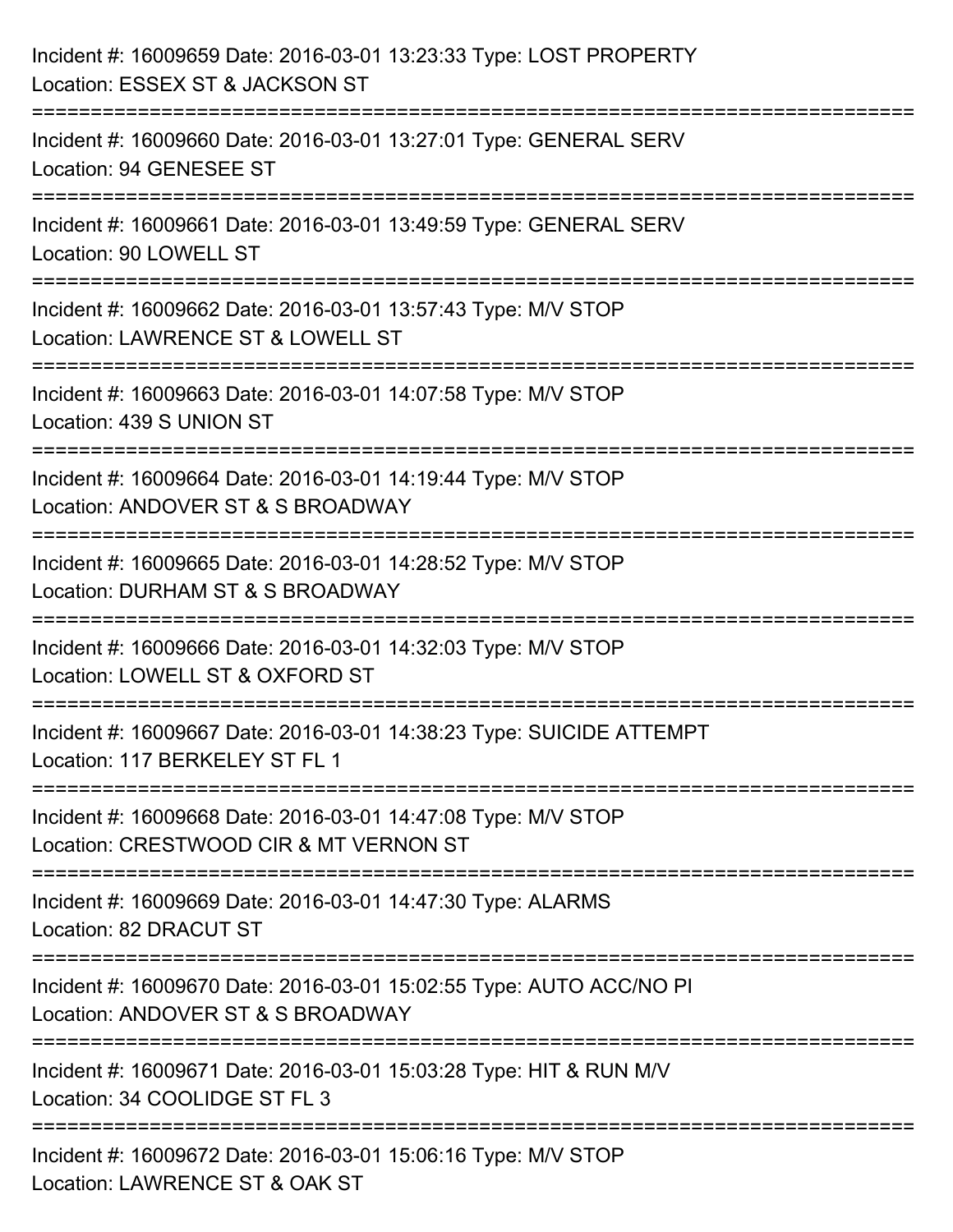| Incident #: 16009673 Date: 2016-03-01 15:20:48 Type: DRUG VIO<br>Location: 55 GARFIELD ST                                                |
|------------------------------------------------------------------------------------------------------------------------------------------|
| Incident #: 16009674 Date: 2016-03-01 15:28:30 Type: M/V STOP<br>Location: 264 ESSEX ST                                                  |
| Incident #: 16009675 Date: 2016-03-01 15:45:28 Type: IDENTITY THEFT<br>Location: 35 EXCHANGE ST #2 FL 1<br>============                  |
| Incident #: 16009676 Date: 2016-03-01 15:50:49 Type: AUTO ACC/UNK PI<br>Location: BODWELL ST<br>-------------------------------------    |
| Incident #: 16009677 Date: 2016-03-01 16:06:40 Type: MAN DOWN<br>Location: BROADWAY & HAVERHILL ST                                       |
| Incident #: 16009678 Date: 2016-03-01 16:12:49 Type: NEIGHBOR PROB<br>Location: 352 HAVERHILL ST #2                                      |
| Incident #: 16009679 Date: 2016-03-01 16:21:13 Type: B&E/PAST<br>Location: 86-88 PHILLIPS ST                                             |
| Incident #: 16009680 Date: 2016-03-01 16:21:47 Type: KEEP PEACE<br>Location: LAWRENCE GENERAL HOSPITAL / 1 GENERAL ST #581               |
| Incident #: 16009681 Date: 2016-03-01 16:44:58 Type: ALARM/BURG<br>Location: 9 SILESIA CT                                                |
| Incident #: 16009682 Date: 2016-03-01 16:59:06 Type: HIT & RUN M/V<br>Location: COFFEE CAN / 360 MERRIMACK ST                            |
| Incident #: 16009683 Date: 2016-03-01 17:05:00 Type: DOMESTIC/PROG<br>Location: 418 HOWARD ST                                            |
| Incident #: 16009684 Date: 2016-03-01 17:05:06 Type: CK WELL BEING<br>Location: CRISIS TEAM. / 12 METHUEN ST                             |
| Incident #: 16009685 Date: 2016-03-01 17:07:49 Type: AUTO ACC/NO PI<br>Location: BROADWAY & ESSEX ST                                     |
| ==========================<br>Incident #: 16009686 Date: 2016-03-01 17:08:17 Type: VIO CITY ORD<br>Location: CVS PHARMACY / 266 BROADWAY |

===========================================================================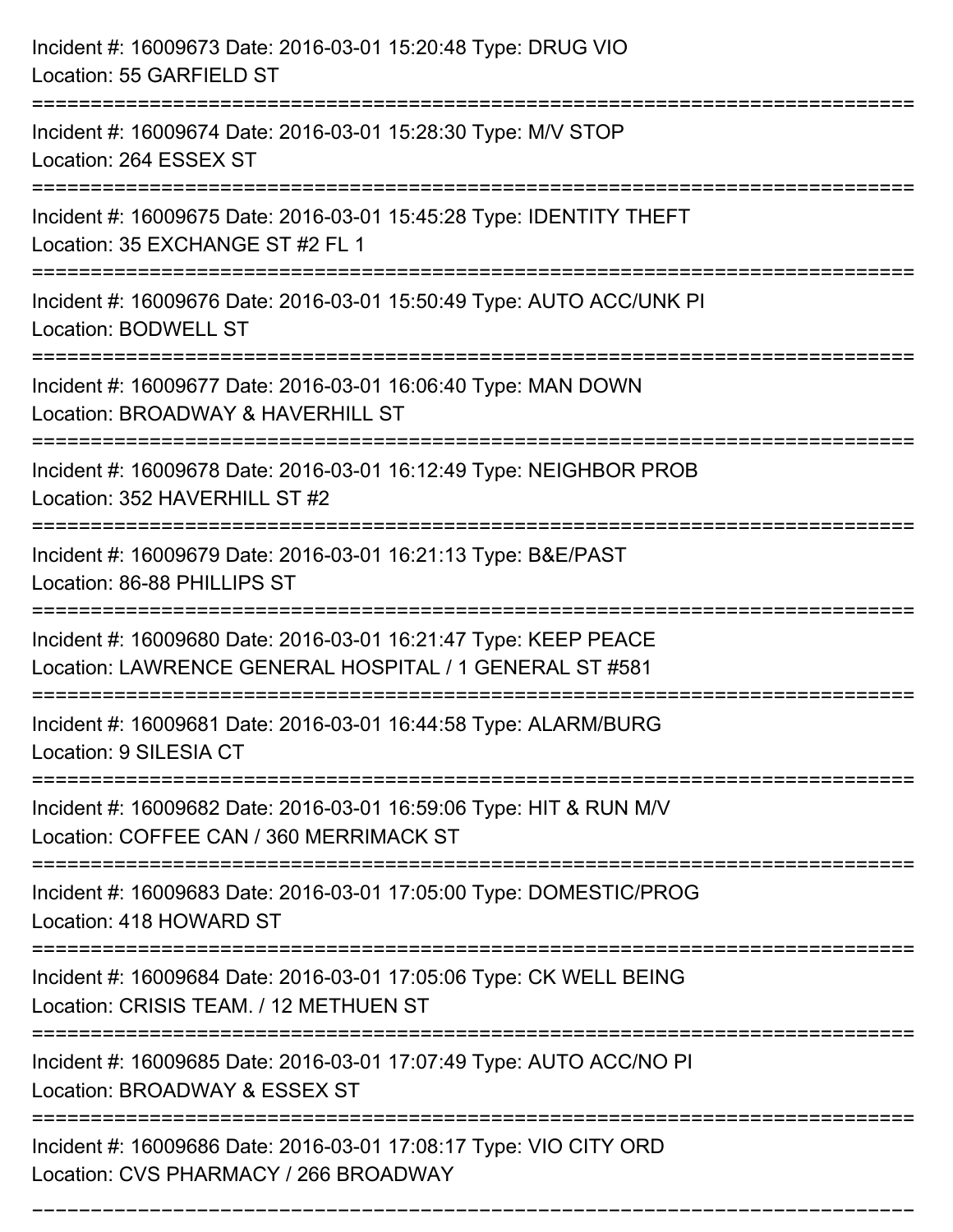| Incident #: 16009687 Date: 2016-03-01 17:17:52 Type: DOMESTIC/PROG<br>Location: 3 NEWTON ST #5 FL 2<br>========================               |
|-----------------------------------------------------------------------------------------------------------------------------------------------|
| Incident #: 16009688 Date: 2016-03-01 17:26:34 Type: KEEP PEACE<br>Location: 196 MAPLE ST                                                     |
| Incident #: 16009689 Date: 2016-03-01 17:29:33 Type: HARASSMENT<br>Location: MARSHALL'S / 73D WINTHROP AV<br>:=============================== |
| Incident #: 16009690 Date: 2016-03-01 17:32:38 Type: SUS PERS/MV<br><b>Location: CUTLER ST</b><br>----------------------------------          |
| Incident #: 16009691 Date: 2016-03-01 17:34:58 Type: M/V STOP<br>Location: 85 MANCHESTER ST                                                   |
| Incident #: 16009692 Date: 2016-03-01 17:45:23 Type: ALARM/BURG<br>Location: RESD; LUIS ORTIZ 978-387-9741 / 15 WALNUT ST                     |
| Incident #: 16009693 Date: 2016-03-01 17:47:32 Type: MAN DOWN<br>Location: SPEEDWAY GAS STATION / 615 BROADWAY                                |
| Incident #: 16009697 Date: 2016-03-01 18:04:19 Type: MEDIC SUPPORT<br>Location: 22 HUDSON AV FL 1                                             |
| Incident #: 16009694 Date: 2016-03-01 18:04:30 Type: SUS PERS/MV<br>Location: 36 PHILLIPS ST                                                  |
| Incident #: 16009695 Date: 2016-03-01 18:06:41 Type: M/V STOP<br>Location: KFC / 490 S UNION ST                                               |
| Incident #: 16009696 Date: 2016-03-01 18:06:59 Type: RECOV/STOL/MV<br>Location: GRAFTON ST & WINTHROP AV                                      |
| Incident #: 16009698 Date: 2016-03-01 18:09:20 Type: MEDIC SUPPORT<br>Location: 12 METHUEN ST FL 1                                            |
| Incident #: 16009699 Date: 2016-03-01 18:13:19 Type: M/V STOP<br>Location: KENT ST & S UNION ST                                               |
| Incident #: 16009700 Date: 2016-03-01 18:15:22 Type: UNWANTEDGUEST<br>Location: TEDESCHI / 3 BEACON ST                                        |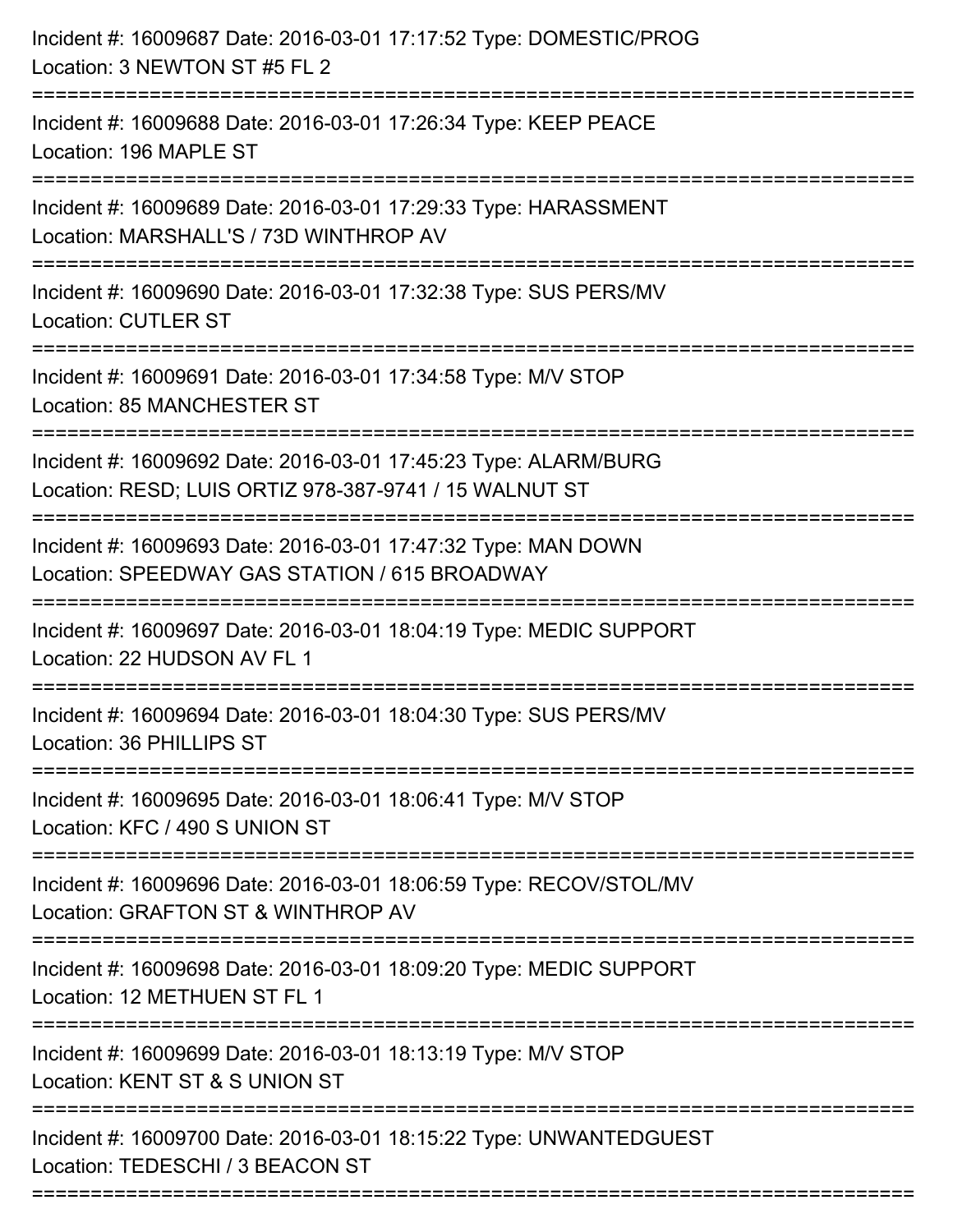Location: 383 HAVERHILL ST #31

| Incident #: 16009702 Date: 2016-03-01 18:31:01 Type: MEDIC SUPPORT<br>Location: 14 ARCHER ST FL 3                 |
|-------------------------------------------------------------------------------------------------------------------|
| Incident #: 16009703 Date: 2016-03-01 18:36:44 Type: NEIGHBOR PROB<br>Location: 81 CROSS ST FL 2                  |
| Incident #: 16009704 Date: 2016-03-01 18:44:00 Type: MEDIC SUPPORT<br>Location: 5 E HAVERHILL ST                  |
| Incident #: 16009705 Date: 2016-03-01 18:44:57 Type: M/V STOP<br><b>Location: ISLAND ST</b>                       |
| Incident #: 16009706 Date: 2016-03-01 19:03:10 Type: B&E/PROG<br>Location: 28 HOLLY ST #2 FL 2                    |
| Incident #: 16009707 Date: 2016-03-01 19:03:14 Type: M/V STOP<br>Location: FARNHAM ST & S UNION ST                |
| Incident #: 16009708 Date: 2016-03-01 19:11:16 Type: TRESPASSING<br>Location: 142 FARNHAM ST                      |
| Incident #: 16009709 Date: 2016-03-01 19:15:47 Type: DISTURBANCE<br>Location: 19 ADAMS ST #1                      |
| Incident #: 16009710 Date: 2016-03-01 19:16:02 Type: M/V STOP<br>Location: S UNION ST & WINTHROP AV               |
| Incident #: 16009711 Date: 2016-03-01 19:17:00 Type: AMBULANCE ASSSI<br>Location: 77 S UNION ST #209              |
| Incident #: 16009712 Date: 2016-03-01 19:19:27 Type: AUTO ACC/NO PI<br>Location: FOSTER ST & SALEM ST             |
| Incident #: 16009713 Date: 2016-03-01 19:19:57 Type: MAN DOWN<br>Location: 133 E HAVERHILL ST                     |
| Incident #: 16009714 Date: 2016-03-01 19:32:43 Type: ALARM/BURG<br>Location: LAS PALMAS RESTAURANT / 445 ESSEX ST |
|                                                                                                                   |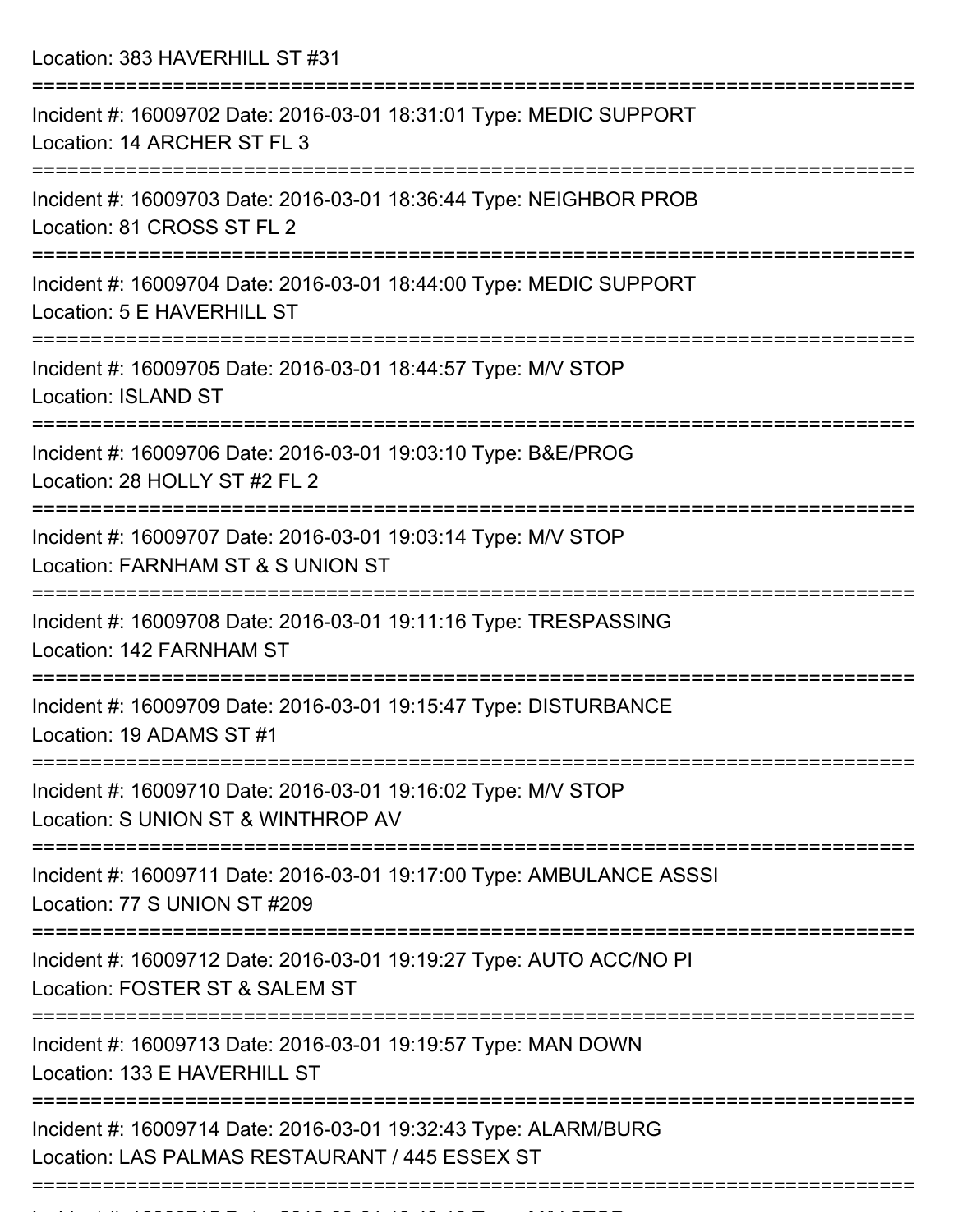Location: E HAVERHILL ST & PROSPECT ST =========================================================================== Incident #: 16009716 Date: 2016-03-01 19:46:45 Type: DISTURBANCE

Location: 252 S BROADWAY FL 3

===========================================================================

Incident #: 16009717 Date: 2016-03-01 19:51:06 Type: M/V STOP

Location: APPLETON ST & METHUEN ST

===========================================================================

Incident #: 16009718 Date: 2016-03-01 19:52:07 Type: M/V STOP

Location: AMESBURY ST & ESSEX ST

===========================================================================

Incident #: 16009719 Date: 2016-03-01 19:54:02 Type: M/V STOP

Location: ERVING AV & JACKSON ST

===========================================================================

Incident #: 16009720 Date: 2016-03-01 20:12:13 Type: SUS PERS/MV Location: WINTHROP AV

===========================================================================

Incident #: 16009721 Date: 2016-03-01 20:12:57 Type: KEEP PEACE Location: 112 MARSTON ST #302

===========================================================================

Incident #: 16009722 Date: 2016-03-01 20:19:58 Type: ADMININSTR Location: 90 LOWELL ST

===========================================================================

Incident #: 16009723 Date: 2016-03-01 20:28:54 Type: HIT & RUN M/V Location: 18 CONGRESS ST

===========================================================================

Incident #: 16009724 Date: 2016-03-01 20:32:59 Type: NOISE ORD Location: 121 JACKSON ST

===========================================================================

Incident #: 16009725 Date: 2016-03-01 20:42:04 Type: VIO CITY ORD Location: 52 BOXFORD ST

===========================================================================

Incident #: 16009726 Date: 2016-03-01 20:44:13 Type: SUS PERS/MV

Location: CUBE SMART / 51 S CANAL ST

===========================================================================

Incident #: 16009727 Date: 2016-03-01 20:49:39 Type: DISTURBANCE

Location: 68 HAMPSHIRF ST FL 2

===========================================================================

===========================================================================

Incident #: 16009728 Date: 2016-03-01 21:19:36 Type: A&B PROG Location: 44 EXETER ST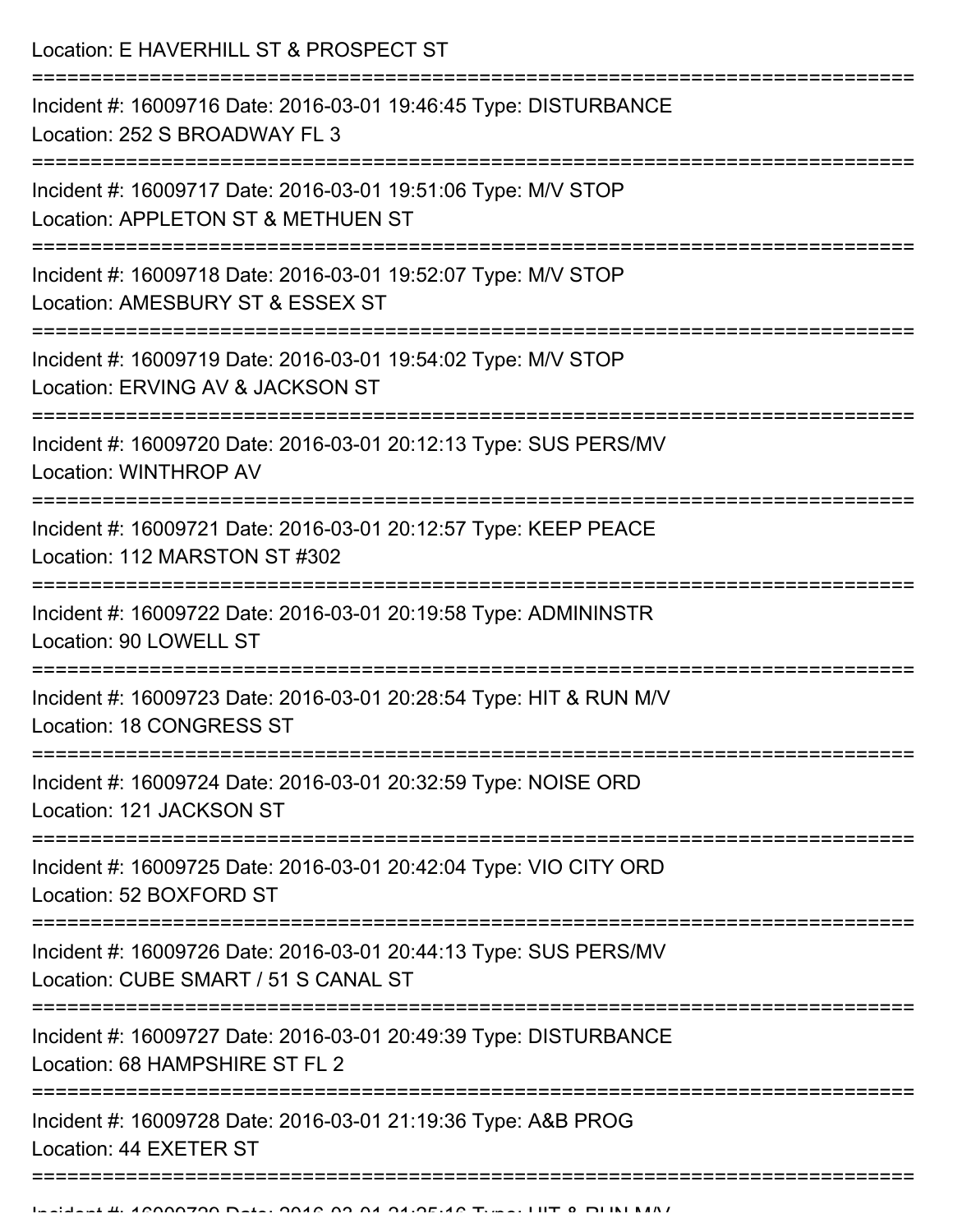Location: 610 ANDOVER ST =========================================================================== Incident #: 16009730 Date: 2016-03-01 21:27:24 Type: THREATS/PROG Location: 91 BRADFORD ST =========================================================================== Incident #: 16009731 Date: 2016-03-01 21:41:58 Type: A&B PAST Location: 63 BUNKERHILL ST =========================================================================== Incident #: 16009732 Date: 2016-03-01 21:49:37 Type: M/V STOP Location: HAMPSHIRE ST & TREMONT ST =========================================================================== Incident #: 16009733 Date: 2016-03-01 22:29:26 Type: CHILD ABUSE Location: 10 DIAMOND ST #17 =========================================================================== Incident #: 16009734 Date: 2016-03-01 22:33:21 Type: SUICIDE ATTEMPT Location: MCDONALDS / 50 BROADWAY =========================================================================== Incident #: 16009735 Date: 2016-03-01 22:50:10 Type: AUTO ACC/NO PI Location: HAMPSHIRE ST & LOWELL ST =========================================================================== Incident #: 16009736 Date: 2016-03-01 23:06:36 Type: TOW/REPOSSED Location: 19 LEONARD AV #2 =========================================================================== Incident #: 16009737 Date: 2016-03-01 23:06:39 Type: MEDIC SUPPORT Location: CAPITAL LAUNDRY / 351 BROADWAY =========================================================================== Incident #: 16009738 Date: 2016-03-01 23:17:54 Type: M/V STOP Location: HAFFNERS GAS STATION / 194 S BROADWAY =========================================================================== Incident #: 16009739 Date: 2016-03-01 23:31:54 Type: M/V STOP Location: HIGH =========================================================================== Incident #: 16009740 Date: 2016-03-01 23:32:54 Type: M/V STOP Location: BROADWAY & GREEN ST ===========================================================================

444 record(s)

{ call presslog("2016-03-01","0000","2016-03-01","2359") }

Total records found: 444

These results were produced by the following query: